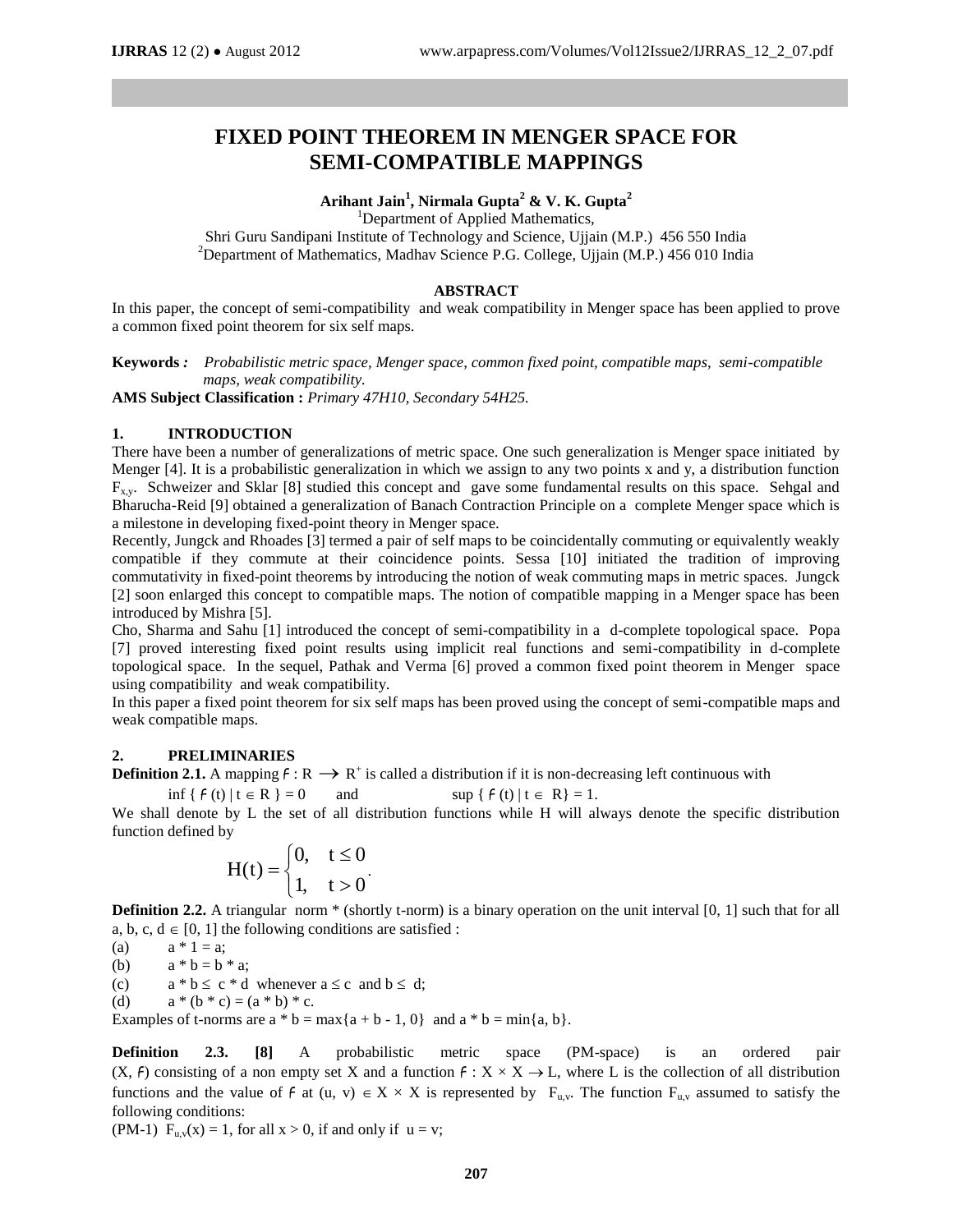.

 $(PM-2)$   $F_{u,v}(0) = 0;$ (PM-3)  $F_{u.v} = F_{v.u};$ (PM-4) If  $F_{u,v}(x) = 1$  and  $F_{v,w}(y) = 1$  then  $F_{u,w}(x + y) = 1$ ,

for all 
$$
u, v, w \in X
$$
 and  $x, y > 0$ .

**Definition 2.4. [8]** A Menger space is a triplet  $(X, f, t)$  where  $(X, f)$  is a PM-space and  $*$  is a t-norm such that the inequality

 $(PM-5)$   $F_{u,w} (x + y) \ge F_{u,v} (x) * F_{v,w}(y)$ , for all u, v,  $w \in X$ ,  $x, y \ge 0$ .

**Proposition 2.1. [9]** Let (X, d) be a metric space. Then the metric d induces a distribution function F defined by  $F_{x,y}$  $\{t\} = H(t - d(x,y))$  for all x,  $y \in X$  and  $t > 0$ . If t-norm \* is a \* b = min {a, b} for all a, b  $\in [0, 1]$  then  $(X, f, *)$  is a Menger space. Further,  $(X, f, *)$  is a complete Menger space if  $(X, d)$  is complete.

**Definition 2.5. [5]** Let  $(X, f, *)$  be a Menger space and  $*$  be a continuous t-norm.

(a) A sequence  $\{x_n\}$  in X is said to be converge to a point x in S (written  $x_n \to x$ ) iff for every  $\varepsilon > 0$  and  $\lambda \in (0,1)$ , there exists an integer  $n_0 = n_0 (\epsilon, \lambda)$  such that  $F_{x_n, x} (\epsilon) > 1 - \lambda$  for all  $n \ge n_0$ .

(b) A sequence  $\{x_n\}$  in X is said to be Cauchy if for every  $\varepsilon > 0$  and  $\lambda \in (0,1)$ , there exists an integer  $n_0 = n_0(\varepsilon, \lambda)$ such that  $F_{x_n, x_{n+p}}(\epsilon) > 1 - \lambda$  for all  $n \ge n_0$  and  $p > 0$ .

(c) A Menger space in which every Cauchy sequence is convergent is said to be complete.

**Remark 2.1.** If \* is a continuous t-norm, it follows from (PM-4) that the limit of sequence in Menger space is uniquely determined.

**Definition 2.6.** [11] Self mappings A and S of a Menger space  $(X, f, t)$  are said to be weak compatible if they commute at their coincidence points i.e.  $Ax = Sx$  for  $x \in X$  implies  $ASx = SAx$ .

**Definition 2.7.** [5] Self mappings A and S of a Menger space  $(X, f, t)$  are said to be compatible if  $F_{ASx_n, SAx_n}(x) \to 1$ for all  $x > 0$ , whenever  $\{x_n\}$  is a sequence in X such that  $Ax_n$ ,  $Sx_n \to u$  for some u in X, as  $n \to \infty$ .

**Definition 2.8.** Self mappings A and S of a Menger space  $(X, f, t)$  are said to be semi-compatible if  $F_{ASx_n, Su}(x) \rightarrow$ 1 for all  $x > 0$ , whenever  $\{x_n\}$  is a sequence in X such that  $Ax_n$ ,  $Sx_n \to u$ , for some u in X, as  $n \to \infty$ .

Now, we give an example of pair of self maps (S, T) which is semi-compatible but not compatible. Further we observe here that the pair  $(T, S)$  is not semi-compatible though  $(S, T)$  is semi-compatible.

**Example 2.1.** Let (X, d) be a metric space where  $X = [0, 1]$  and (X, f, t) be the induced Menger space with  $F_{p,q}(\varepsilon) =$  $H(\varepsilon - d(p, q))$ ,  $\forall p, q \in X$  and  $\forall \varepsilon > 0$ . Define self maps S and T as follows :

x if  $0 \le x < \frac{1}{2}$  $Sx = \begin{cases} 2 & 2 \end{cases}$ 1 if  $\frac{1}{2} \le x \le 1$ 2  $\begin{cases} x & \text{if} \quad 0 \leq x < \frac{1}{2} \end{cases}$  $=\{$  $\begin{cases} 1 & \text{if } \frac{1}{2} \leq x \leq 1 \end{cases}$  and  $\text{Tx} = \begin{cases} 1 - x & \text{if } 0 \leq x < \frac{1}{2} \end{cases}$ 1 if  $\frac{1}{2} \le x \le 1$  $\begin{cases} 1-x & \text{if } 0 \leq x < \frac{1}{2} \end{cases}$  $=\begin{cases} 1 & \text{if } \frac{1}{2} \leq x \leq 1 \end{cases}$ Take  $x_n =$ 1 1 2 n  $-\frac{1}{\pi}$ . Now,  $F_{S_{x_n},1/2} (\varepsilon) = H(\varepsilon - (1/n)).$ Therefore,  $\lim_{n \to \infty} F_{Sx_n, 1/2} (\varepsilon) = H(\varepsilon) = 1.$ Hence,  $Sx_n \to 1/2$  as  $n \to \infty$ . Similarly,  $Tx_n \to 1/2$  as  $n \to \infty$ . Also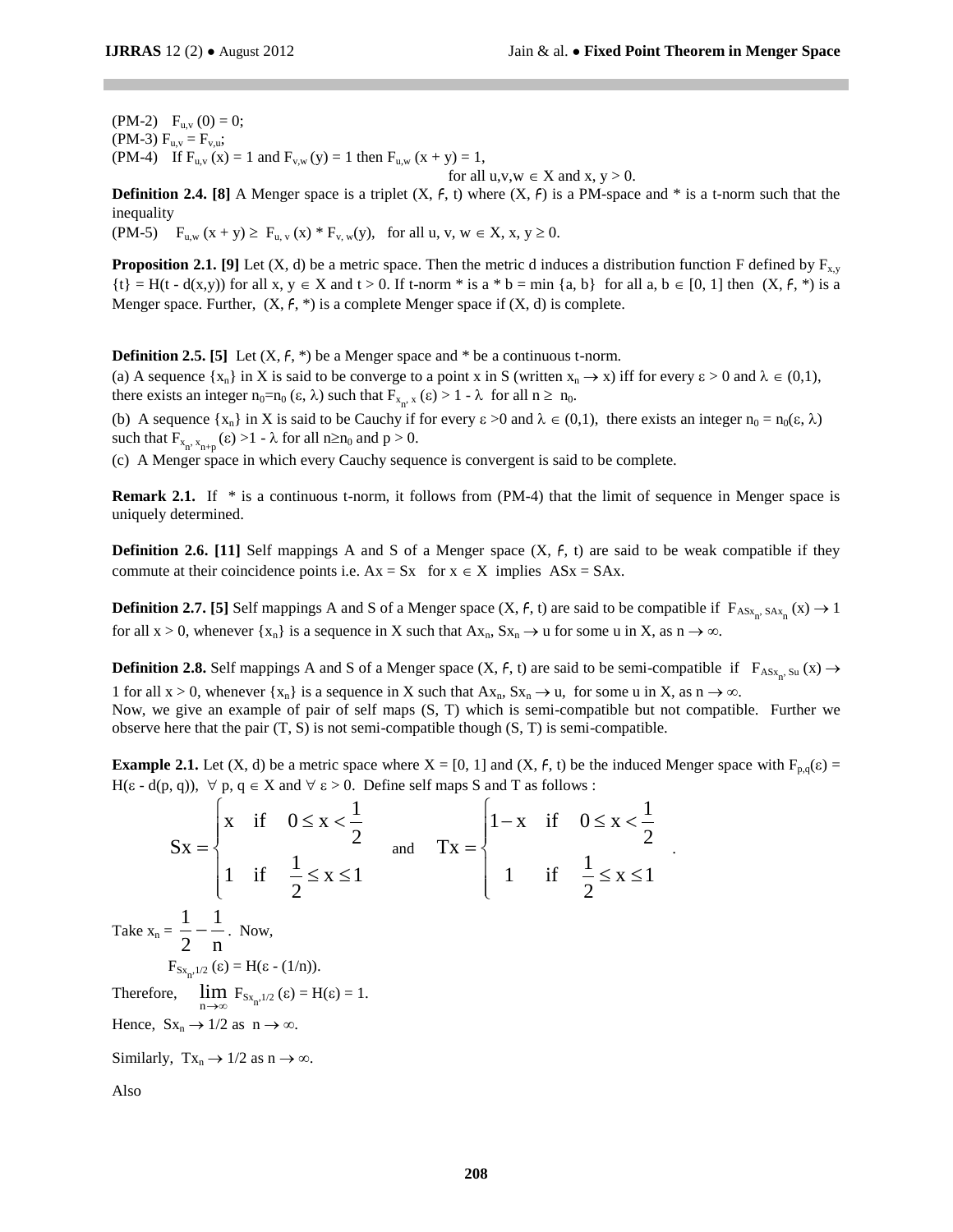$$
F_{STx_n,TSx_n}(\epsilon) = \ H\Bigg(\epsilon - \Bigg(\frac{1}{2}-\frac{1}{n}\Bigg)\Bigg) \ \neq 1, \quad \forall \ \epsilon > 0.
$$

Hence, the pair  $(S, T)$  is not compatible.

Again,  $\lim_{n \to \infty} F_{STx_n, Tx}(\varepsilon) = \lim_{n \to \infty} F_{STx_n,1}(\varepsilon) = H(\varepsilon - |1-1|) = 1 \ \forall \ \varepsilon > 0.$ 

Thus, (S, T) is semi-compatible.

Now, 
$$
\lim_{n \to \infty} F_{T S x_n, S x}(\epsilon) \neq 1, \ \forall \ \epsilon > 0.
$$

Thus, (T, S) is not semi-compatible.

**Remark 2.2.** In view of above example, it follows that the concept of semi-compatibility is more general than that of compatibility.

**Lemma 2.1.** [11] Let  $\{x_n\}$  be a sequence in a Menger space  $(X, f, *)$  with continuous t-norm \* and t \* t  $\geq$  t. If there exists a constant  $k \in (0, 1)$  such that

$$
F_{x_n, x_{n+1}}(kt) \ge F_{x_{n-1}, x_n}(t)
$$

for all  $t > 0$  and  $n = 1, 2, 3, \dots$ , then  $\{x_n\}$  is a Cauchy sequence in X.

### **3. MAIN RESULT**

**Theorem 3.1.** Let A, B, S, T, L and M be self maps of a complete Menger space  $(X, f, *)$  with  $t * t \ge t$  satisfying :

- $(3.1.1)$   $L(X) \subseteq ST(X)$ ,  $M(X) \subseteq AB(X)$ ;
- $(3.1.2)$  AB = BA, ST = TS, LB = BL, MT = TM;
- (3.1.3) either L or AB is continuous;

(3.1.4) (L, AB) is semi-compatible and (M, ST) is weak compatible;

(3.1.5) there exists a constant  $k \in (0, 1)$  such that

$$
{F^2}_{Lx,My}(kt)^*[F_{ABx,Lx}(kt).F_{STy,My}(kt)] \geq \text{ } [pF_{ABx,\,Lx}(t)+qF_{ABx,\,STy}(t)].F_{ABx,\,My}(2kt)
$$

for all  $x, y \in X$  and  $t > 0$  where  $0 < p, q < 1$  such that  $p + q = 1$ . Then A, B, S, T, L and M have a unique common fixed point in X.

**Proof.** Suppose 
$$
x_0 \in X
$$
. From condition (3.1.1)  $\exists x_1, x_2 \in X$  such that  $Lx_0 = STx_1$  and  $Mx_1 = ABx_2$ . Inductively, we can construct sequences  $\{x_n\}$  and  $\{y_n\}$  in X such that  $y_{2n} = Lx_{2n} = STx_{2n+1}$  and  $y_{2n+1} = Mx_{2n+1} = ABx_{2n+2}$  for  $n = 0, 1, 2, \ldots$ .

Step 1. Taking 
$$
x = x_{2n}
$$
 and  $y = x_{2n+1}$  in (3.1.5), we have  
\n
$$
F^{2}_{Lx_{2n}Mx_{2n+1}}(kt)^{*}[F_{ABx_{2n}Lx_{2n}}(kt).F_{STx_{2n+1}},Mx_{2n+1}(kt)]
$$
\n
$$
\geq [pF_{ABx_{2n}Lx_{2n}}(t) + qF_{ABx_{2n}STx_{2n+1}}(t)].F_{ABx_{2n}Mx_{2n+1}}(2kt)
$$
\n
$$
F^{2}_{y_{2n},y_{2n+1}}(kt)^{*}[F_{y_{2n-1},y_{2n}}(kt).F_{y_{2n},y_{2n+1}}(kt)]
$$
\n
$$
\geq [pF_{y_{2n},y_{2n-1}}(t) + qF_{y_{2n-1},y_{2n}}(t)].F_{y_{2n},y_{2n+1}}(2kt)
$$
\n
$$
F_{y_{2n},y_{2n+1}}(kt)[F_{y_{2n-1},y_{2n}}(kt)^{*}F_{y_{2n}y_{2n+1}}(kt)]
$$
\n
$$
\geq (p+q)F_{y_{2n},y_{2n-1}}(t).F_{y_{2n-1},y_{2n+1}}(2kt)
$$
\n
$$
F_{y_{2n},y_{2n+1}}(kt)F_{y_{2n-1},y_{2n+1}}(2kt) \geq F_{y_{2n-1},y_{2n}}(t)F_{y_{2n-1},y_{2n+1}}(2kt).
$$

Hence, we have

 $F_{y_{2n}, y_{2n+1}}(kt) \geq F_{y_{2n-1}, y_{2n}}(t).$ Similarly, we also have

 $F_{y_{2n+1}, y_{2n+2}}(kt) \ge F_{y_{2n}, y_{2n+1}}(t).$ 

In general, for all n even or odd, we have

 $F_{y_n, y_{n+1}}(kt) \ge F_{y_{n-1}, y_n}(t)$ 

for  $k \in (0, 1)$  and all t > 0. Thus, by lemma 2.1,  $\{y_n\}$  is a Cauchy sequence in X. Since  $(X, f, *)$  is complete, it converges to a point z in X. Also its subsequences converge as follows :

$$
\{Lx_{2n}\}\rightarrow z,\ \{ABx_{2n}\}\rightarrow z,\ \{Mx_{2n+1}\}\rightarrow z\ \text{and}\ \{STx_{2n+1}\}\rightarrow z.\tag{3.1.6}
$$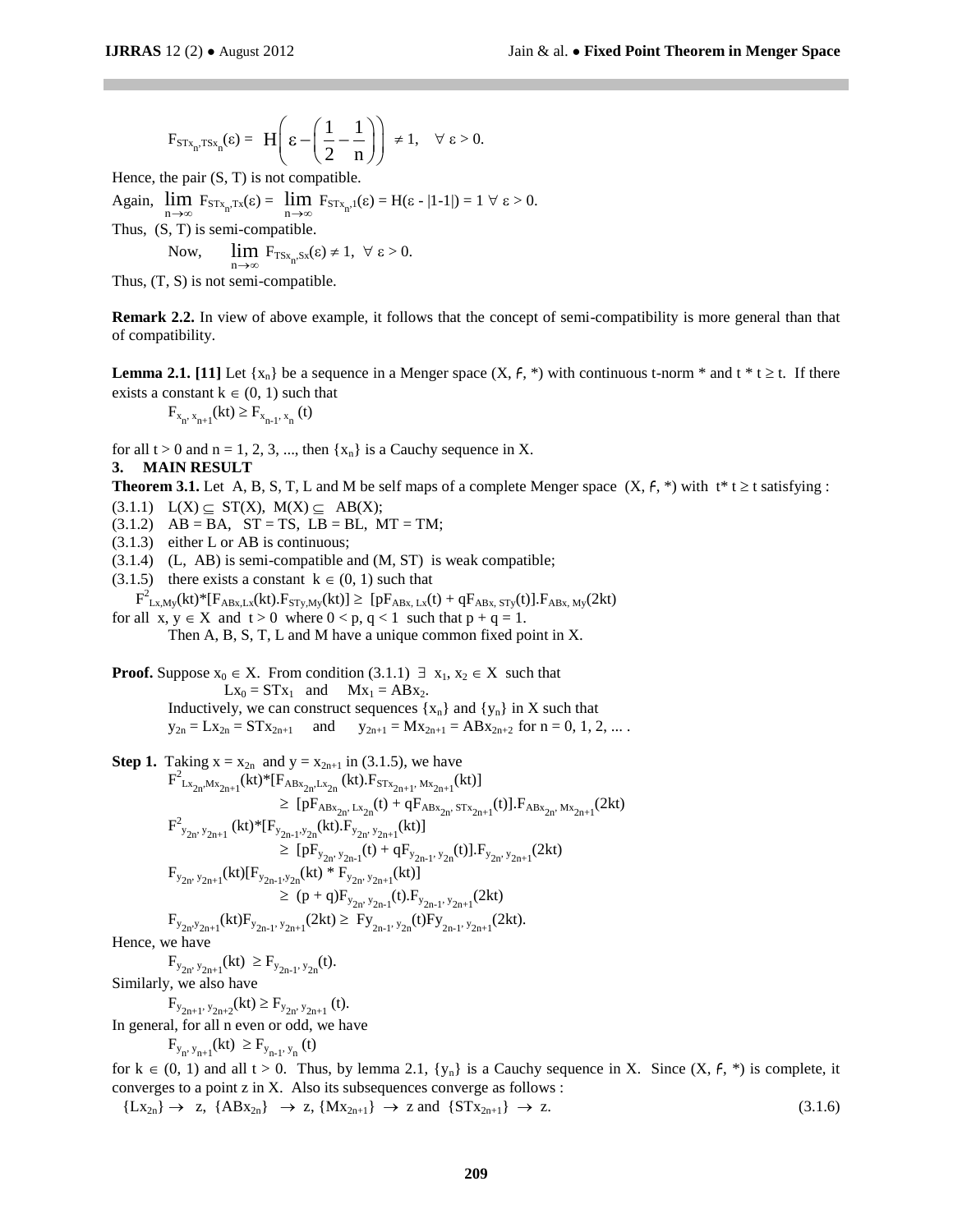### **Case I. Suppose AB is continuous.**

| As AB is continuous and (L, AB) is semi-compatible, we get       |         |
|------------------------------------------------------------------|---------|
| $LABx_{2n+2} \rightarrow Lz$ and $LABx_{2n+2} \rightarrow ABz$ . | (3.1.7) |
| Since the limit in Menger space is unique, we get                |         |
| $Lz = ABz$                                                       | (3.1.8) |

**Step 2.** By taking  $x = ABx_{2n}$  and  $y = x_{2n+1}$  in (3.1.5), we have  $F^2_{\text{LABx}_{2n},\text{Mx}_{2n+1}}(\text{kt})^*$  [F<sub>ABABx<sub>2n</sub>, LABx<sub>2n</sub> (kt). F<sub>STx<sub>2n+1</sub>, Mx<sub>2n+1</sub> (kt)]</sub></sub>

$$
\geq \text{ [pF_{ABABx_{2n},\text{LAB}x_{2n}}(t)+qF_{ABABx_{2n},\text{ST}x_{2n+1}}(t)].F_{ABABx_{2n},\text{M}x_{2n+1}}(2kt).
$$

Taking limit  $n \to \infty$ 

 $F^2_{z,ABz}(kt)^*[F_{ABz,ABz}(kt),F_{z,z}(kt)] \geq [pF_{ABz,ABz}(t) + qF_{z,ABz}(t)].F_{z,ABz}(2kt)$  $\geq$  [p + qF<sub>z, ABz</sub>(t)]F<sub>z, ABz</sub>(kt)]  $F_{z, ABz}(kt) \ge p + qF_{z, ABz}(t)$ 

$$
\geq p + qF_{z, \text{ABz}}(kt)
$$
  

$$
F_{z, \text{ABz}}(kt) \geq \frac{p}{t-1} = 1
$$

 $1 - q$ for  $k \in (0, 1)$  and all  $t > 0$ . Thus, we have  $z = ABz$ .

**Step 3.** By taking  $x = z$  and  $y = x_{2n+1}$  in (3.1.5), we have  $F^2_{Lz,Mx_{2n+1}}(kt)^*[F_{ABz,Lz}(kt).F_{STx_{2n+1}}, M_{x_{2n+1}}(kt)]$  $\geq [pF_{ABz, Lz}(t) + qF_{ABz, STx_{2n+1}}(t)].F_{ABz, Mx_{2n+1}}(2kt)]$ 

Taking limit  $n \to \infty$ 

$$
{F^2}_{z,\,Lz}(kt)^*[F_{z,Lz}(kt).F_{z,\,z}(kt)] \geq\ [pF_{z,\,Lz}(t)+qF_{z,\,z}(t)].F_{z,\,z}(2kt)
$$

 $F_{z, Lz}^{2}(kt) * F_{z, Lz}(kt) \geq pF_{z, Lz}(t) + q.$ Noting that  $F^2_{z, Lz}(kt) \leq 1$  and using (c) in Definition 2.2, we have  $F_{z, Lz}(kt) \ge pF_{z, Lz}(t) + q$  $\geq$  pF<sub>z</sub> L<sub>z</sub>(kt) + q

$$
F_{z, Lz}(kt) \ge \frac{q}{1-p} = 1
$$

for  $k \in (0, 1)$  and all  $t > 0$ . Thus, we have  $z = Lz = ABz$ .

**Step 4.** By taking  $x = Bz$  and  $y = x_{2n+1}$  in (3.1.5), we have  $F^2_{L B z, M x_{2n+1}}(kt) * [F_{ABBz,L B z}(kt).F_{ST x_{2n+1}}, M x_{2n+1}}(kt)]$  $\geq [pF_{ABBz, LBz}(t) + qF_{ABBz, STx_{2n+1}}(t)].F_{ABBz, Mx_{2n+1}}(2kt).$ Since  $AB = BA$  and  $BL = LB$ , we have  $L(Bz) = B(Lz) = Bz$  and  $AB(Bz) = B(ABz) = Bz$ . Taking limit  $n \rightarrow \infty$ , we have  $F^2_{z,Bz}(kt)^*[F_{Bz,Bz}(kt).F_{z,z}(kt)] \geq [pF_{Bz,Bz}(t) + qF_{z,Bz}(t)].F_{z,Bz}(2kt)$  $F_{z,Bz}^{2}(kt) \geq [p + qF_{z,Bz}(t)]F_{z,Bz}(2kt)$  $\geq$  [p + qF<sub>z, Bz</sub>(t)]F<sub>z, Bz</sub>(kt)  $F_{z,Bz}(kt) \ge p + qF_{z,Bz}(t)$  $\geq p + qF_{z, Bz}(kt)$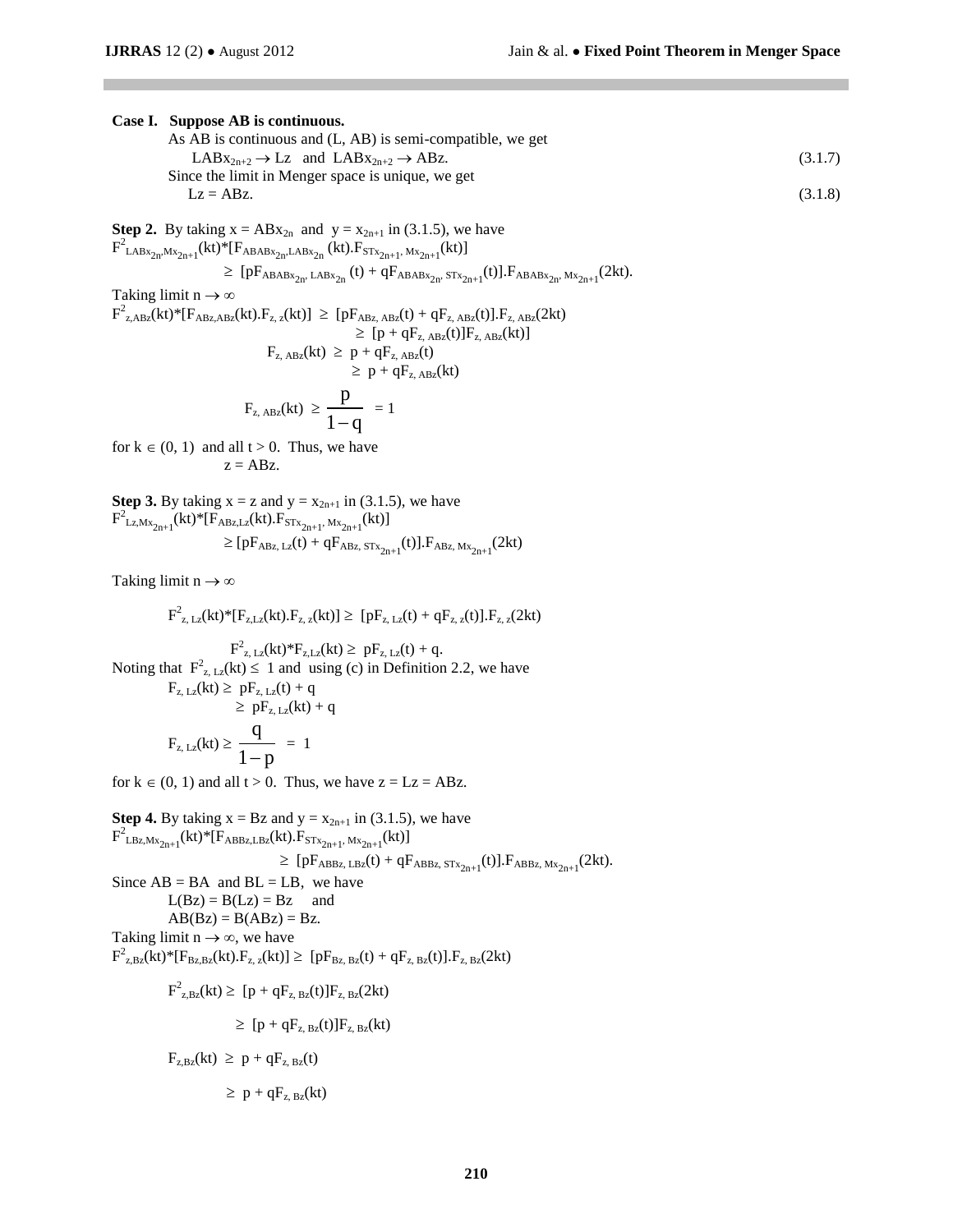$F_{z,Bz}(kt) \geq$ p  $\frac{1}{1-q}$  = 1 for  $k \in (0, 1)$  and all  $t > 0$ . Thus, we have  $z = Bz$ . Since  $z = ABz$ , we also have  $z = Az$ . Therefore,  $z = Az = Bz = LZ$ . **Step 5.** Since  $L(X) \subseteq ST(X)$  there exists  $v \in X$  such that  $z = Lz = STv$ . By taking  $x = x_{2n}$  and  $y = v$  in (3.1.5), we get  $F^2_{Lx_{2n},Mv}(kt)^*[F_{ABx_{2n},Lx_{2n}}(kt).F_{STv,Mv}(kt)]$  $\geq [pF_{ABx_{2n}}, Lx_{2n}(t) + qF_{ABx_{2n}}, s_{Tv}(t)].F_{ABx_{2n}}, Mv(2kt).$ Taking limit as  $n \rightarrow \infty$ , we have  $F^2_{z,Mv}(kt)^*[F_{z,z}(kt),F_{z,Mv}(kt)] \geq [pF_{z,z}(t) + qF_{z,z}(t)].F_{z,Mv}(2kt)$ **F**  ${}_{z,M_{V}}^{2}(kt) * F_{z,M_{V}}(kt) \geq (p+q)F_{z,M_{V}}(2kt).$ Noting that  $F^2_{z, Mv}(kt) \le 1$  and using (c) in Definition 2.2, we have  $F_{z, Mv}(kt) \geq F_{z, Mv}(2kt)$  $\geq F_{z, Mv}(t)$ . Thus, we have  $z = Mv$  and so  $z = Mv = STv$ . Since (M, ST) is weakly compatible, we have  $STMv = MSTv$ . Thus,  $STz = Mz$ . **Step 6.** By taking  $x = x_{2n}$ ,  $y = z$  in (3.1.5) and using Step 5, we have  $F^2_{Lx_{2n},Mz}(kt)^*[F_{ABx_{2n},Lx_{2n}}(kt).F_{STz,Mz}(kt)]$  $\geq [pF_{ABx_{2n}}, Lx_{2n}}(t) + qF_{ABx_{2n}}, ST_{z}(t)].F_{ABx_{2n}}, M_{z}(2kt)$ which implies that, as  $n \to \infty$  $F_{z,Mz}^2(kt)^*[F_{z,z}(kt).F_{Mz,Mz}(kt)] \geq [pF_{z,z}(t) + qF_{z,Mz}(t)].F_{z,Mz}(2kt)$  $F_{z, Mz}^{2}(kt) \geq [p + qF_{z, Mz}(t)]F_{z, Mz}(2kt)$  $\geq$  [p + qF<sub>z, Mz</sub>(t)]F<sub>z, Mz</sub>(kt)  $F_{z,Mz}(kt) \geq p + qF_{z,Mz}(t)$  $\geq p + qF_{z, Mz}(kt)$  $F_{z,Mz}(kt) \geq$ p  $\frac{1}{1-q} = 1.$ Thus, we have  $z = Mz$  and therefore  $z = Az = Bz = LZ = Mz = STz$ . **Step 7.** By taking  $x = x_{2n}$ ,  $y = Tz$  in (3.1.5), we have  $\overline{F}_{Lx_{2n}MTz}^2(kt)^*[F_{ABx_{2n}Lx_{2n}}(kt).F_{STTz,MTz}(kt)]$  $\geq [pF_{ABx_{2n}}, Lx_{2n}(t) + qF_{ABx_{2n}}, s_{TTz}(t)].F_{ABx_{2n}}, m_{Tz}(2kt).$ 

Since  $MT = TM$  and  $ST = TS$ , we have  $MTz = TMz = Tz$  and  $ST(Tz) = T(STz) = Tz$ .

Letting  $n \rightarrow \infty$ , we have

$$
F_{z, Tz}^{2}(kt)^{*}[F_{z, z}(kt).F_{Tz, Tz}(kt)] \ge [pF_{z, z}(t) + qF_{z, Tz}(t)].F_{z, Tz}(2kt)
$$
  
\n
$$
F_{z, Tz}(kt) \ge p + qF_{z, Tz}(t)
$$
  
\n
$$
\ge p + qF_{z, Tz}(kt)
$$
  
\n
$$
F_{z, Tz}(kt) \ge \frac{p}{4} = 1.
$$

 $1 - q$ 

Thus, we have  $z = Tz$ . Since  $Tz = STz$ , we also have  $z = Sz$ .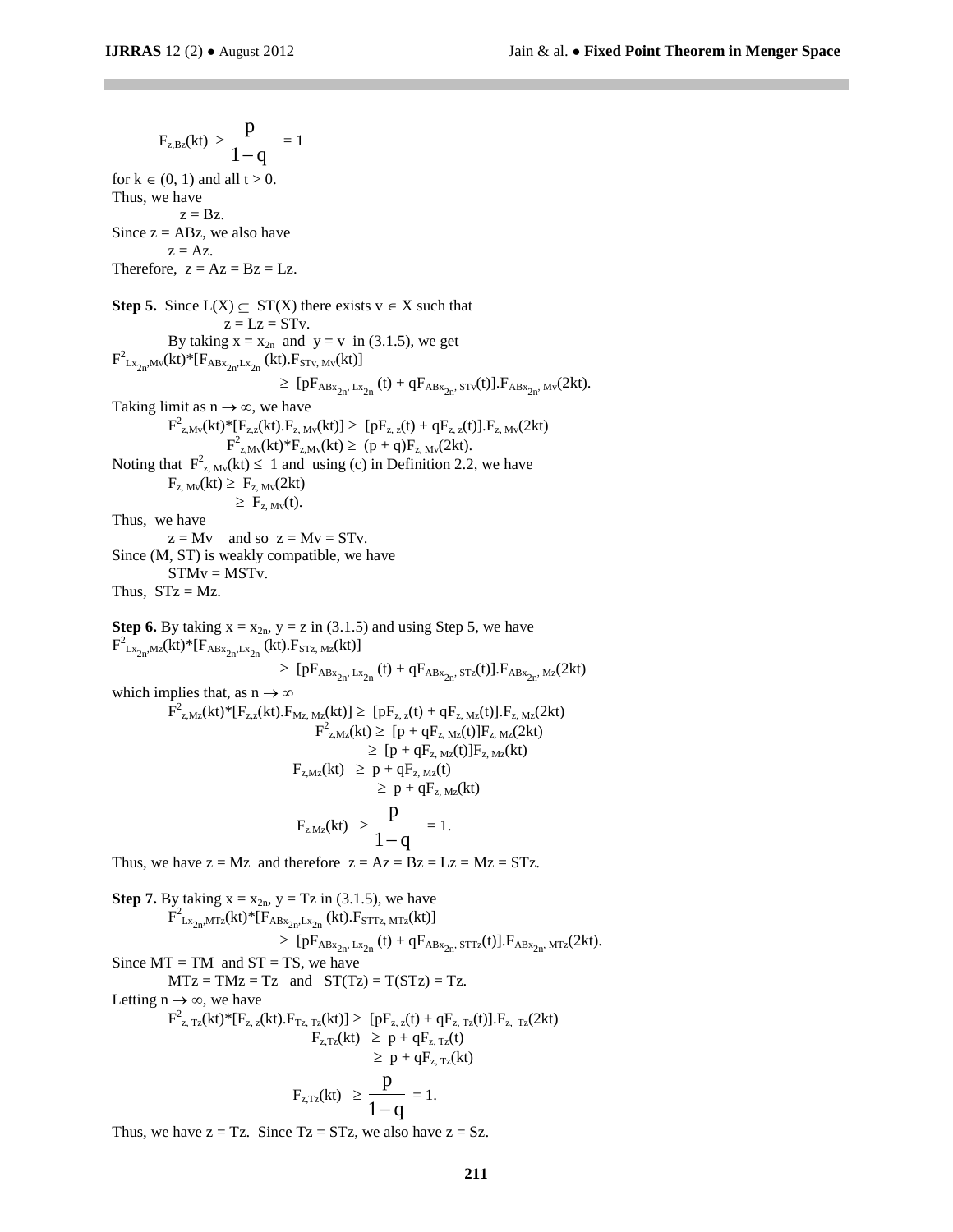Therefore,  $z = Az = Bz = Lz = Mz = Sz = Tz$ , that is, z is the common fixed point of the six maps.

#### **Case II. L is continuous.**

Since L is continuous,  $LLx_{2n} \rightarrow Lz$  and  $L(AB)x_{2n} \rightarrow Lz$ . Since (L, AB) is semi-compatible,  $L(AB)x_{2n} \rightarrow ABz$ .

Step 8. By taking 
$$
x = Lx_{2n}
$$
,  $y = x_{2n+1}$  in (3.1.5), we have  
\n
$$
F^{2}{}_{LLx_{2n}{}^{,Mx_{2n+1}}}(kt)^{*}[F_{ABLx_{2n}{}^{,LLx_{2n}}}(kt).F_{STx_{2n+1}{}^{,Mx_{2n+1}}}(kt)]
$$
\n
$$
\geq [pF_{ABLx_{2n}{}^{,LLx_{2n}}}(t) + qF_{ABLx_{2n}{}^{,STx_{2n+1}}}(t)].F_{ABLx_{2n}{}^{,Mx_{2n+1}}}(2kt)
$$

Letting  $n \to \infty$ , we have

$$
\begin{aligned} F^2_{z,\,Lz}(kt)^*[F_{Lz,\,Lz}(kt).F_{z,\,z}(kt)] & \geq \; [pF_{Lz,\,Lz}(t) + qF_{z,\,Lz}(t)].F_{z,\,Lz}(2kt) \\ F^2_{z,\,Lz}(kt) & \geq \; [p + qF_{z,\,Lz}(t)]F_{z,\,Lz}(2kt) \\ & \geq \; [p + qF_{z,\,Lz}(t)]F_{z,\,Lz}(kt), \\ F_{z,\,Lz}(kt) & \geq \; p + qF_{z,\,Lz}(t) \\ & \geq \; p + qF_{z,\,Lz}(kt), \\ F_{z,\,Lz}(kt) & \geq \; \frac{p}{1-q} = 1. \end{aligned}
$$

Thus, we have  $z = Lz$  and using Steps 5-7, we have  $z = Lz = Mz = Sz = Tz$ .

**Step 9.** Since L is continuous,  $LLx_{2n}\rightarrow Lz$  and  $LABx_{2n}\rightarrow Lz$ Since (L, AB) is semi-compatible,  $L(AB)x_{2n} \rightarrow ABz.$ Since limit in Menger space is unique, so  $Lz = ABz$  and using Step 4, we also have  $z = Bz$ . Therefore,  $z = Az = Bz = Sz = Tz = Lz = Mz$ , that is, z is the common fixed point of the six maps in this case also.

**Step 10.** For uniqueness, let w ( $w \neq z$ ) be another common fixed point of A, B, S, T, L and M. Taking  $x = z$ ,  $y = w$  in (3.1.5), we have  $F^2_{Lz,Mw}(kt)^*[F_{ABz,Lz}(kt).F_{STw,Mw}(kt)] \geq [pF_{ABz,Lz}(t) + qF_{ABz,STw}(t)].F_{ABz,Mw}(2kt)$ which implies that  $F_{z,w}^2(kt) \geq [p + qF_{z,w}(t)]F_{z,w}(2kt)$ 

$$
F_{z,w}(kt) \ge [p + qF_{z,w}(t)]F_{z,w}(2kt)
$$
  
\n
$$
\ge [p + qF_{z,w}(t)]F_{z,w}(kt),
$$
  
\n
$$
F_{z,w}(kt) \ge p + qF_{z,w}(t)
$$
  
\n
$$
\ge p + qF_{z,w}(kt)
$$
  
\n
$$
F_{z,w}(kt) \ge \frac{p}{1-q} = 1.
$$

Thus, we have  $z = w$ .

This completes the proof of the theorem. If we take  $B = T = I_X$  (the identity map on X) in theorem 3.1, we have the following :

**Corollary 3.2.** Let A, S, L and M be self maps of a complete Menger space  $(X, f, *)$  with  $t * t \geq t$  satisfying :

(a)  $L(X) \subseteq S(X)$ ,  $M(X) \subseteq A(X)$ ;

- (b) either L or A is continuous;
- (c)  $(L, A)$  is semi-compatible and  $(M, S)$  is weak compatible;
- (d) there exists a constant  $k \in (0, 1)$  such that

 $F^2_{Lx,My}(kt)^*[F_{Ax,Lx}(kt).F_{Sy,My}(kt)] \geq [pF_{Ax,Lx}(t) + qF_{Ax, Sy}(t)].F_{Ax,My}(2kt)$ 

for all  $x, y \in X$  and  $t > 0$  where  $0 < p, q < 1$  such that  $p + q = 1$ .

Then A, S, L and M have a unique common fixed point in X.